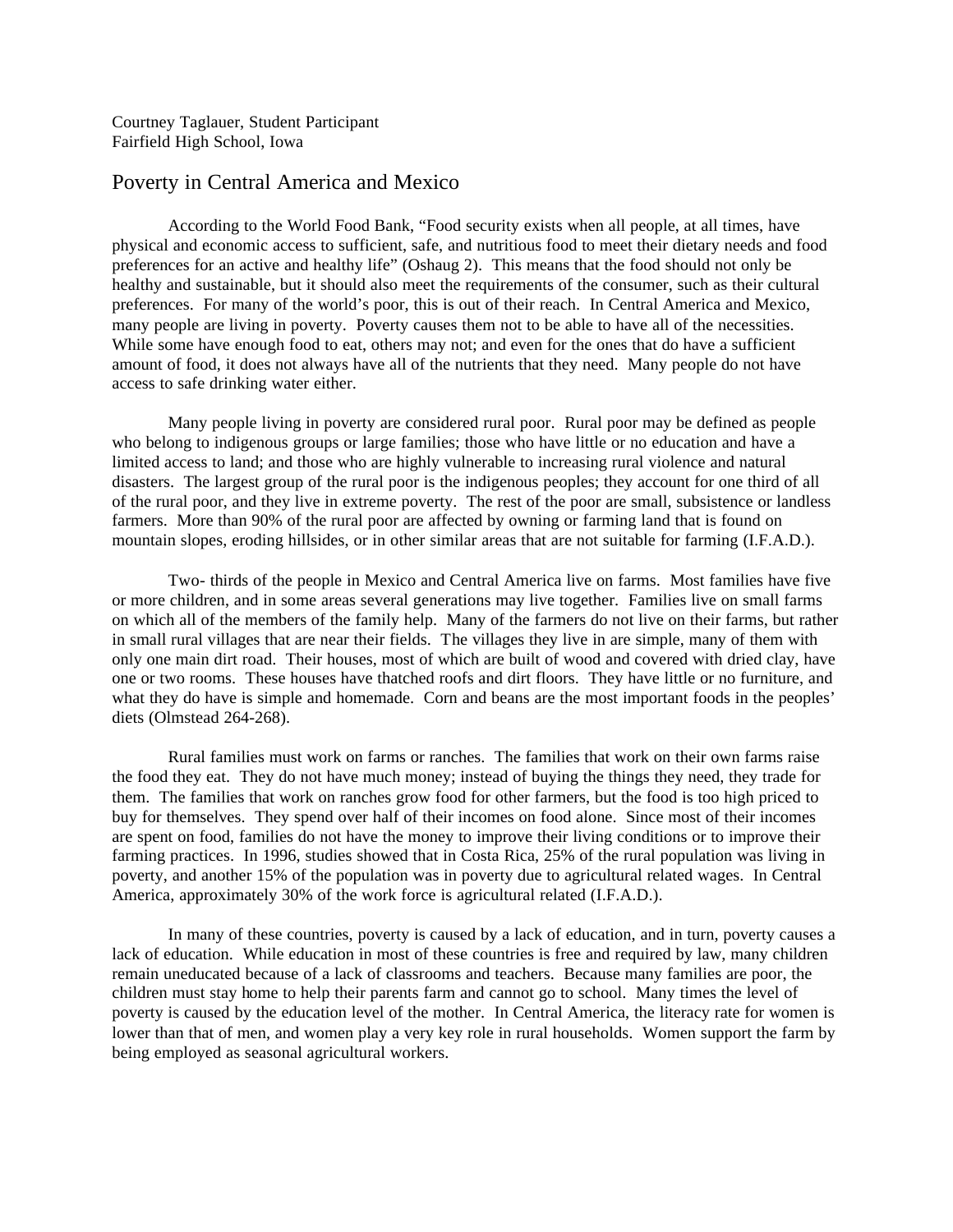Poverty can be caused from ethnic or gender discrimination. It can also be caused by a lack of basic necessities, such as health and housing. With poor social status, those affected by poverty are not able to easily have access to political and economic resources. All of these factors contribute to families being able to earn a sufficient income to buy food.

Today, approximately 17% of the people of the world are undernourished. This is a decline from 1991 when 22% of the population was undernourished. But while overall the percentage of undernourished people in the world is declining, it is actually increasing in some of the Central American countries. Twenty- nine percent of Nicaragua's population is undernourished. Guatemala's percentage increased from 14% in 1991 to 22% in 1998. Honduras also has a very high rate of undernourished people ("Trends and Current Status").

Approximately 5% of the undernourished five year olds in the world live in Central America. In a study conducted in the 1980s, the percent of underweight five year olds living in Central America and Mexico was approximately 12%. The percentage of five year olds that were stunted was 22% and the percentage wasted was 2.7% (de Onis).

Undernutrition in these countries is caused by poverty. Approximately 25% of the population of Honduras, Nicaragua, and El Salvador live on less than one dollar a day, and approximately 15% of the population of Costa Rica, Guatemala, and Panama live on less than one dollar a day. Studies show that 65% of poverty is rural (Richards).

The wealthiest 20% of the population receives 6% of the total income, while the poorest 20% receives only 3% of the income. This means that the richest 20% of the population receives an income that is over thirty times higher than the income that the poorest 20% receive. Poverty, though, is not just physical, it has become a mindset of the people. It dictates their view of themselves, their communities, and their country as a whole. These people have a low self-worth and self-esteem (I.F.A.D.).

In 1980, sixty percent of the population of Central America and Mexico was living in poverty, while 38% was living in extreme poverty. By 1999, these levels had increased to 65% of the population living in poverty and 40% living in extreme poverty. In 2000, these percentages decreased slightly to 64% in poverty and 39% in extreme poverty (I.F.A.D.). From 1980 to 1990, the percentages of those living in poverty increased. The percentages from 1990 to 2000 did decrease, but only slightly. Based on what the current status in Central America and Mexico is today, without aid and guidance, the poverty level will continue to increase. Malnutrition is also increasing. Families need to be able to learn better ways to make money, whether that be through education or advances in agriculture.

By decreasing the poverty level, families would be able to have a better choice in the kinds of foods they eat, or to just have enough to eat in general. By eating enough food or the right kinds of foods, nutrition would increase and dietary diseases would start decreasing. Women would be able to eat better, and in turn, they would have healthier babies. Studies show that babies who are adequately nourished when born are able to learn better in school, are less likely to drop out of school, will be more successful, will increase their lifetime earnings, and are less likely to have nutritional related diseases. Small farmers would be able to improve their farming practices, which would in turn benefit their countries and communities.

Honduras has been able to reduce undernourishment from 31% to 21%. This reduction has been caused by an increase in food production, food imports, and the raising of livestock. By the raising of livestock, the production of corn has almost doubled, and the livestock puts meat into the market for consumers. The country has been able to raise their literacy rate to 70% and has been able to provide safe drinking water to 87% of the population ("Latin America").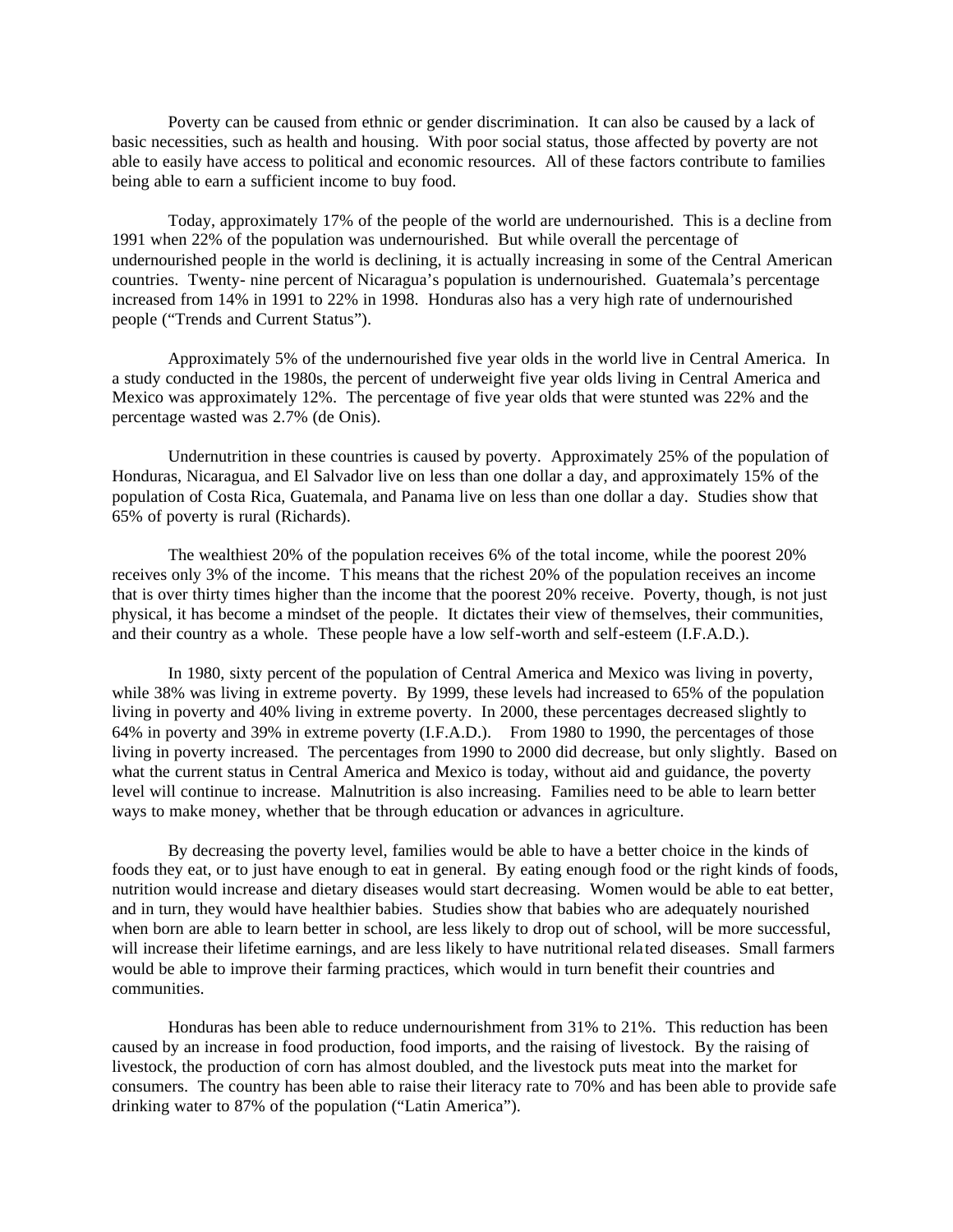I believe that the first step in improving malnutrition is by international organizations continuing to step in and help those who are affected by poverty and hunger; however, they should only need to do this as long as necessary. As the old saying goes, "Give a man a fish- feed him for a day; teach a man to fish- feed him for a lifetime." It should not be the job of the government to feed the people of their nation. Organizations need to be able to come in and teach the people ways to reduce their hunger and poverty. It is the job of the people then to put into practice these ideas so they not only reduce their own poverty, but also help their friends and neighbors reduce their poverty. International organizations need to work with national governments for a common good to help the people. I believe that it is the government's job to be willing to allow organizations to come into their countries to help them, while the organizations need to respect the people and their culture.

One method that has been proven to help prevent parents from not sending their children to school is by offering school provided lunches for the children and also by sending extra food home with them. This offers an incentive for the parents to keep their children in school (Elton). A method that has been proven to help small farmers is large banks offering small loans to individuals to start a business, such as basket weaving or the raising of small animals. By obtaining a loan, many women would be able to make an income to help support their families. Farmers also need a better way to market their crops. Large farms are able to export their crops to other countries. Small farmers need to be able to sell their crops to rich families in cities and therefore be able to make a larger profit (Struble).

I believe that organizations and governments should put a large effort into research. There should be more invested into agricultural research and development, and education. Agriculture is the basis of many developing countries' economies, and therefore, rural development is a crucial part of ending poverty. Farmers need better ways to improve their lands and grow better crops and livestock. More research must be done on education and ways need to be found to improve literacy rates. A way must also be found to educate the children of farmers, who need their children to stay home to help them.

The poor also must be able to have a say in their country's government. Although they may seem helpless or unimportant, they actually know better than anyone else what their needs are. They should be involved in the designing of programs that help them reduce their poverty and malnutrition.

One way to improve the food supply could be by genetically modified crops. By using plant biotechnology, new seed hybrids can by developed that allow for the transfer of one or a few desirable genetic traits in a precise, controlled manner ("Science and Technology"). People will benefit in multiple ways from this with the ability to grow crops that are tastier, have processing advantages, and are nutritionally enhanced. This technology also has benefits in that the new seed hybrids can be developed to meet geographic and climatic conditions. When a new hybrid is introduced, it must meet the cultural needs of the people growing it.

Much can be done to improve poverty and malnutrition in Central America; it simply takes caring people who are willing to use their time, money, and talents to help make a difference in the lives of others. While poverty in these countries is great, it is only a small part of poverty worldwide. If national governments and international organizations would work together, they could do much to improve the poverty level and malnutrition. National governments could also benefit each other. By concentrating less on their differences and their backgrounds, governments could work together for the common good of their own people while helping their neighboring countries by sharing ideas to reduce poverty and malnutrition.

Poverty affects people in many ways, from malnutrition to a low standard of living. By reducing the poverty level, not only would people have more nutritious food, but they would be able to have a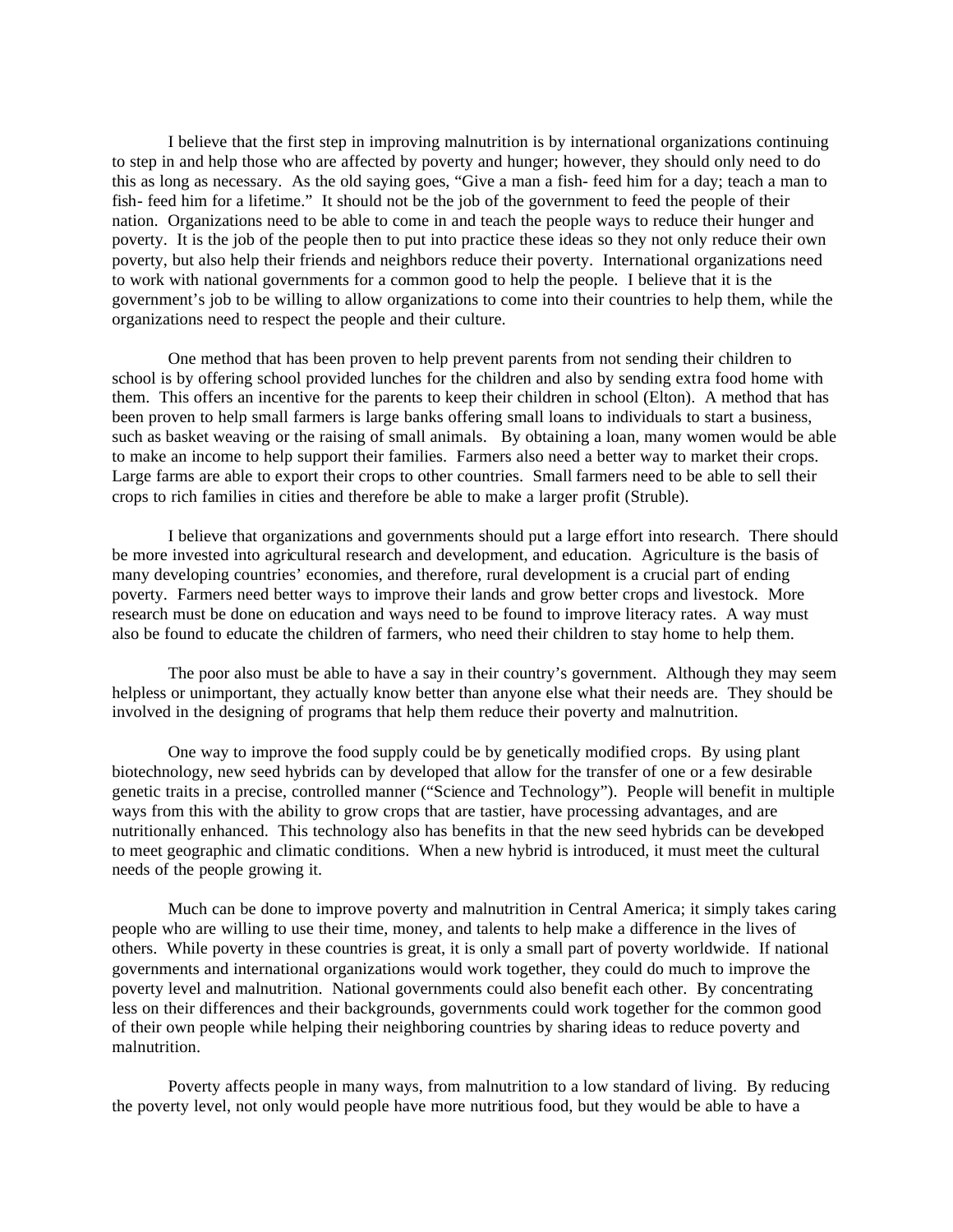better lifestyle in general. People would be able to get a better education and also attain a higher level of education. Families would be able to have better homes and would be able to get medical attention when needed. Farmers also would be able to start using better farming methods and learn how to improve their land and use it better.

There is a need for agriculture to become more based on the consumer's needs and benefits. This could be accomplished by nutritionists working more closely with agriculturalists. Nutritionalists need to advise countries and the public in general, because as the poverty line decreases and the country develops, there will be a larger demand for food. As the demand for food increases, so will the demand for unhealthy foods; therefore, the more developed a country becomes, the greater the risk its citizens have of developing dietary diseases. Nutrition should be a top priority. When the nutrition level improves, it enables people and their communities to become more developed and reduces poverty. When people are able to be nourished, they are able to learn more and lead better lifestyles.

It is time for people with the knowledge and skill to help poor countries help their people by educating them, helping them use better agricultural techniques, and taking the people of their nation to a higher standard of living. Many groups have tried to end hunger, or at least to reduce it. However, hunger is not just a short term project, or even just a medium one either. Hunger is a long term project, in which countries need permanent ways to reduce poverty and hunger, and take their nations up to higher living standards and be able to keep them there.

## Works Cited

- de Onis, M., et al. "The Worldwide Magnitude of Protein- Energy Malnutrition: An Overview from the WHO Global Database on Child Growth." W.H.O. Global Database on Child Growth. 11 Aug. 2005. <www.who.int/whosis/cgrowth/bulletin.htm>
- Elton, Catherine. "The World's Other Food Crisis: Central America." Christian Science Monitor. 30 Oct. 2002. 11 Aug. 2005. < www.globalpolicy.org/socecon/develop/2002/1030cenamer.htm>
- Haddad, Lawrence. Nutrition and Poverty. Washington, D.C.: Food Consumption and Nutrition Division of the International Food Policy Research Institute, 2002.
- "I.F.A.D. Strategy for Rural Poverty Reduction." 18 Sept. 2005. <www.ifad.org/operations/regional/ 2002/pl/pl.htm>
- "Latin America and the Caribbean." 1 Aug. 2005. <www.feedingminds.org/level3/lesson2/ latinamerica.htm>
- Olmstead, Clarence W. "Central America." The World Book Encyclopedia. 1963.
- Oshaug, Arne, and Lawrence Haddad. Nutrition and Agriculture. Washington, D.C.: Food Consumption and Nutrition Division of the International Food Policy Research Institute, 2002.
- Richards, M., et al. "Options for Rural Poverty Reduction in Central America." O.D.I. Briefing Paper. Jan. 2003. 18 Sept. 2005. <www.odi.org.uk>